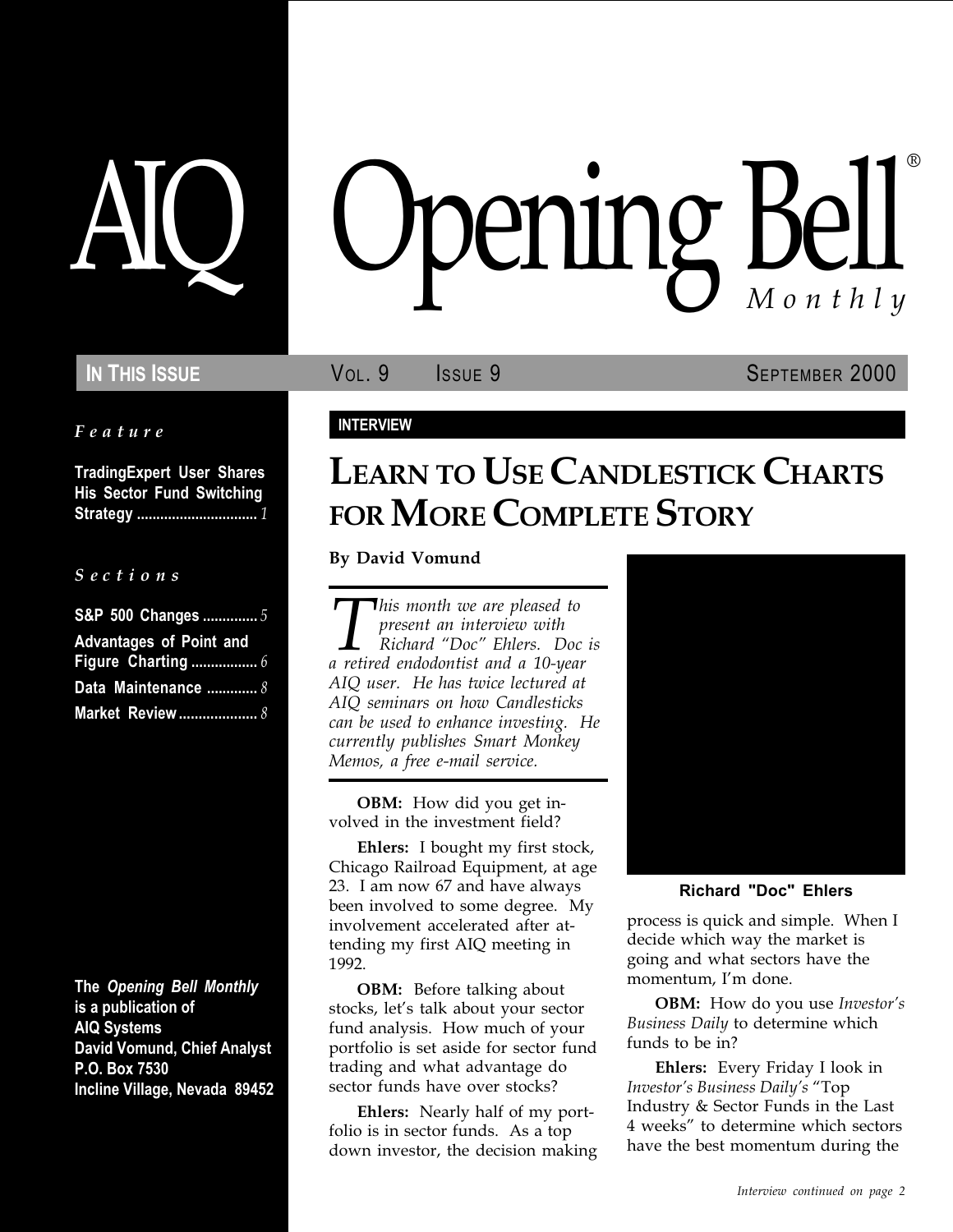## AIQ Opening Bell

#### INTERVIEW continued . . .

last month. This can be found near the front of Section B in the newspaper. I trade Fidelity Sector funds and I divide my cash into 10 equal positions. Then I place one position in each sector fund that makes the "Best in the Last 4 Weeks" list. Should the sector repeatedly appear week after week, and this happens often, then I end up with more than one position in that one sector. There have been occasions where I have had as many as eight positions in one sector and I have a suitable saying for this  $-$  "Diversity" insures Mediocrity". Once I have filled all 10 positions then I'll hold them until a new sector's price change exceeds that of one of the sectors I own by at least 5% over the last month. Once a new sector exceeds a current holding by 5%, then I'll make the switch. The whole process takes me about two minutes a week and rarely more than 20 minutes.

OBM: You also exit your fund holdings based on market timing. How does AIQ's market timing fit in with when to sell?

Ehlers: I'll sell non-technology related issues if the AIQ market timing model gives a confirmed sell signal and the Dow has a Dead Man's Cross. A Dead Man's Cross

#### PLEASE SEND CORRESPONDENCE TO:

Opening Bell Monthly G.R. Barbor, Editor P.O. Box 7530 Incline Village, NV 89452

AIQ Opening Bell Monthly does not intend to make trading recommendations, nor do we publish, keep or claim any track records. It is designed as a serious tool to aid investors in their trading decisions through the use of AIQ software and an increased familiarity with technical indicators and trading strategies. AIQ reserves the right to use or edit submissions.

For subscription information, phone 1-800-332-2999 or 1-775-831-2999. © 1992-2000 , AIQ Systems



means the 7-day moving average drops below the 14-day moving average. For technology related sectors, I use the NASDAQ 100 market timing model that was featured in the May 1999 Opening

Bell. I sell technology sectors when this model switches to a confirmed sell signal *and* the NASDAQ has a Dead Man's Cross. IBD

"Bar charts don't tell you anything that Candlestick charts can't. But there are all kinds of things you can learn from Candlesticks that you'll

never see on bar charts."

peers. If this index of smart monkeys drops for four straight days then I'll sell. In addition, I'm bearish if the index is below its 50 day or 200-

roots in fancy business schools and are consistently rated above their

> day moving average.

When any of the above happens and I am in margin, I get out of margin. Also, if the index

 $(Investor's Business Daily)$  also plays a role in my market timing.

#### OBM: How so?

Ehlers: In the "General Market & Sectors" section of IBD you can see all the markets. This section is found near the back of Section A in the newspaper. On this page, you will also find the "IBD Mutual Fund Index." I prefer to call this the "Smart Monkey Index" because it is an index of 25 outstanding mutual funds. The individuals that manage these funds all have their

exceeds the 50-day average by 6%, I reduce margin by 25%. If the index exceeds the moving average by 7%, then I reduce margin by another 25%. At 8% I reduce margin by another 25%, and after 9% I am entirely out of margin. This works so well that I am considering getting entirely out of the market when the index exceeds the moving average by more than 10%.

When there is a correction like happened in late March, we were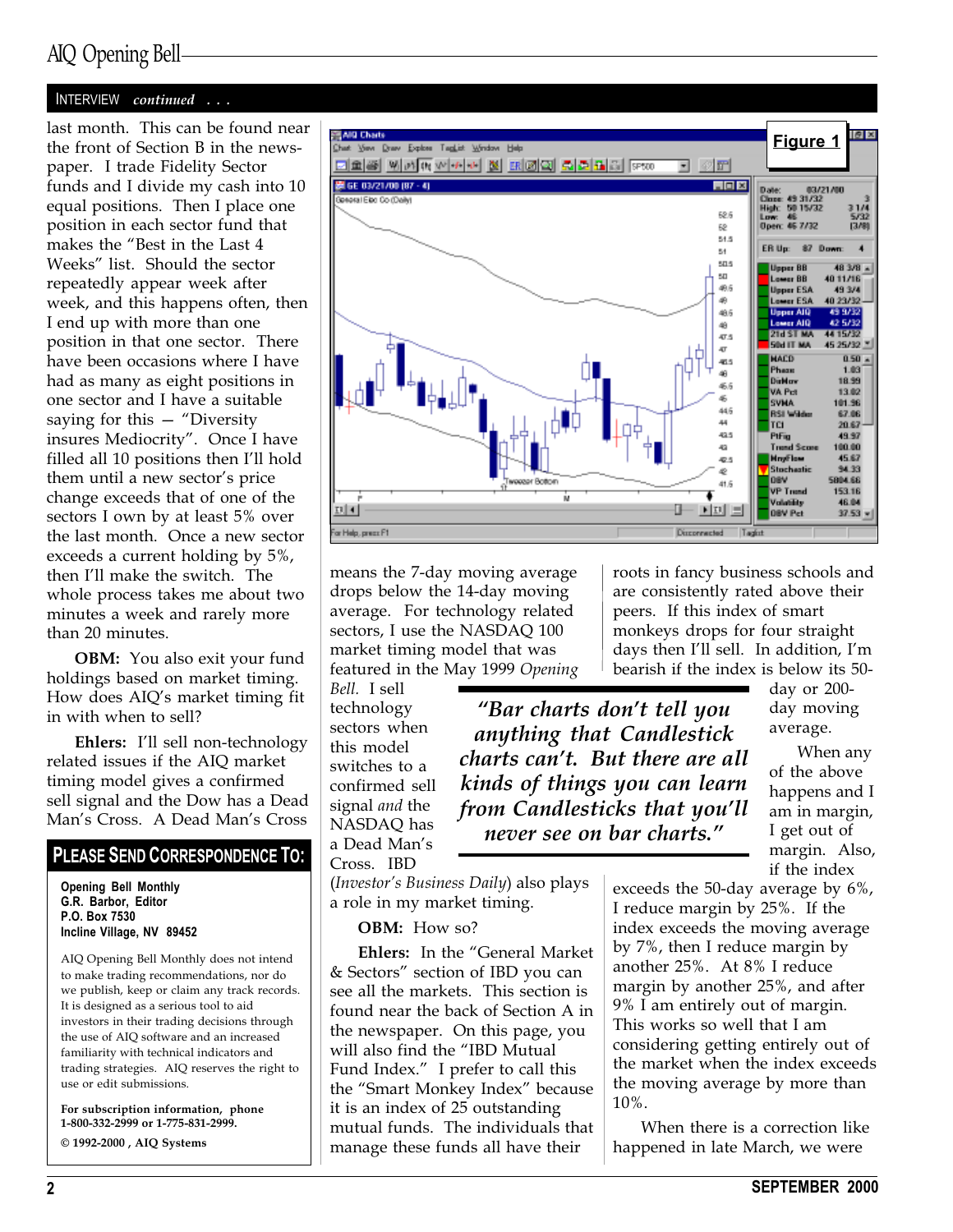#### INTERVIEW continued . . .

Fund Index rose to 10% above the 50-day moving average. On March 31, the Index fell below its 50-day average, which means half of the core funds should be sold. By April 13, the index had dropped on four consecutive days. This was one day prior to the big tech wreck and AIQ's sell signal.

Sometimes it helps to get lucky as well  $-$  in mid-March I went to New Zealand so I sold my entire portfolio before the weakness began!

**OBM**: Once you are out of the market, how do you get back in and not get burned?

Ehlers: The first AIQ buy came on April 20. This signal was suspect as the April 14 low had not been retested and the signal came on a day with lousy volume. Because I was scared, I committed only 25% of my core money. On May 3, AIQ gave a 100 sell and I was back to 100 % cash.

 Two days later, AIQ gave a buy signal which was followed by two more buys coming on May 11 and on May 12. Again with sorry volume, the major averages struggled to get above their 200-day averages. It was apparent by this time that we were going nowhere fast in what I like to call "watching wet paint dry.

We got two more buys on May 26 and 30, which I didn't act on because the IBD Mutual Fund Index wasn't above its 200-day average.

The picture turned decidedly bullish when on June 2 the NASDAQ Composite opened a window to the upside (a gap between the open and the previous day's high price). The market indexes had by now retested their lows several times and the IBD



Mutual Fund Index had broken above its 50-day moving average.

OBM: What other market timing techniques do you use? Ehlers: I set my moving

I prefer to call (the IBD Mutual Fund Index) the Smart Monkey Index' because...the individuals that manage these funds all have their roots in fancy business schools and are consistently rated above their peers. If this index of smart monkeys drops for four straight days then I'll sell."

averages to 7, 14, and 28 days. I usually wait to buy until we have a Bright and Shiny Day. A Bright and Shiny Day is a term I use when the 7-day crosses above the 14-day average. When in doubt when to sell, I will wait for a Dead Man's Cross, when the 7-day moves below the 14-day average.

**OBM:** How important is market timing in your portfolio? Is any portion of your portfolio always fully invested?

Ehlers: The only long-term investments I have are unrelated to the stock market. At my age I

> don't even buy green bananas!

**OBM:** When and why did you begin using Candlestick charts?

Ehlers: I began using them after hearing Steve Nisson speak about them at an AIQ seminar in 1992. Because Candlesticks show each day's open as well as the close, they tell a more complete story. Bar charts don't tell you anything

that Candlestick charts can't. But there are all kinds of things you can learn from Candlesticks that you'll never see on bar charts.

**OBM:** What are your favorite Candlestick patterns?

Ehlers: Tweezers Tops and Bottoms are especially meaningful, notably when formed at or beyond

Interview continued on page 4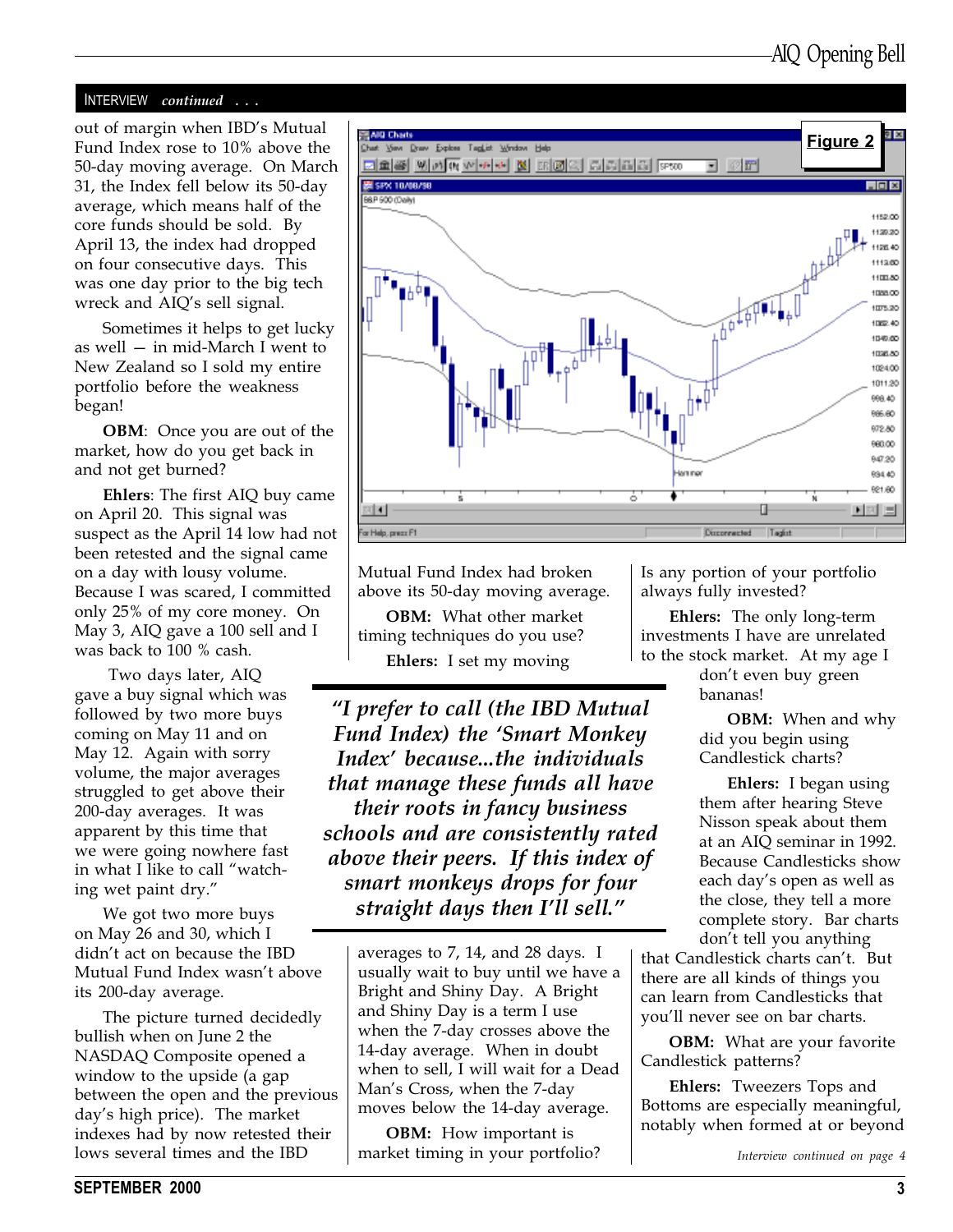## AIQ Opening Bell

## INTERVIEW continued . . .

the AIQ Upper and Lower Bands. A Tweezer Top is formed when the highs on two consecutive days match each other. Conversely, a Tweezer Bottom is formed when the lows of two consecutive days match each other.

A good example of this pattern combination is seen in General Electric (GE) on February 22 (Figure 1). On this day,  $GE$  was below the lower trading band and its low price equaled the previous day's low. As I picture it, AIQ Upper And Lower Bands are like the second standard deviation of the bell curve laying on its side. Since there is only about a 5% chance of price continuing up (or down) when outside the bands, any reversal signal becomes stronger in this situation.

The Hamari pattern (pregnant women) is important. Another hair-raising pattern is the Hammer. A Hammer is a Candlestick with a small real body and a long lower shadow formed near the lower AIQ band (see page 92 of AIQ's Technical Indicators Reference Manual for an explanation of real bodies and shadows).

In **Figure 2**, we see that the S&P 500 formed a Hammer on October 8. Notice the long lower shadow combined with price action below the lower trading band. Looking at individual stocks, Hammers formed "Abandon Babies" all over the place! One of my favorites is Microsoft, which had the same pattern as the S&P 500. If we ever see that many signals again, I am going to mortgage the farm and buy everything in sight.

OBM: An "Abandoned Baby" sounds bad, but you're saying it is a bullish pattern?

Ehlers: It is a bullish pattern when the security has been moving



lower but bearish when the security has been rising. This pattern occurs when there is a window (a gap) on both sides of a Candlestick. A great example is EMC Corp. (EMC) on October 21, 1999. Once again, EMC was below the

"I learned from AIQ's founder, Dr. J.D. Smith, that 'the best reason to sell a stock is to buy a better stock'. This is my first (sell strategy) rule.

lower trading band for part of the Candlestick (**Figure 3**). EMC has never looked back.

OBM: What indicators do you use in conjunction with Candlestick charts?

Ehlers: Understand I never use Candlesticks to initially select a stock. The first step is to narrow down the stocks that I'm willing to purchase. The stock ideas come from a number of sources. I get ideas from David Schultz's Sector Vue newsletter (David Schultz was

featured in the August 2000 Opening Bell) and from your VIS Alert.com newsletter. I get stock ideas from Investor's Business Daily as well. On Thursday, IBD runs a nice section called Internet and Technology, which gives good

stocks to watch. Most of my selections come from the NYSE Stocks In the News and the NASDAQ Stocks In the News'. Then, I run AIQ's Weighted Action List and Relative Strength-Strong reports. Once the stocks are selected, I use Candlesticks to pick the cream of the crop.

OBM: Can you give us examples of some of the stocks you've purchased and explain why they were attractive?

Ehlers: You bet! In the previous examples, stocks were bought on weakness but I'm primarily a momentum player. Instead of buying low and selling high, I try to buy high and sell higher.

You selected Corning Inc. (GLW) in your VIS Alert.com newsletter portfolio, which called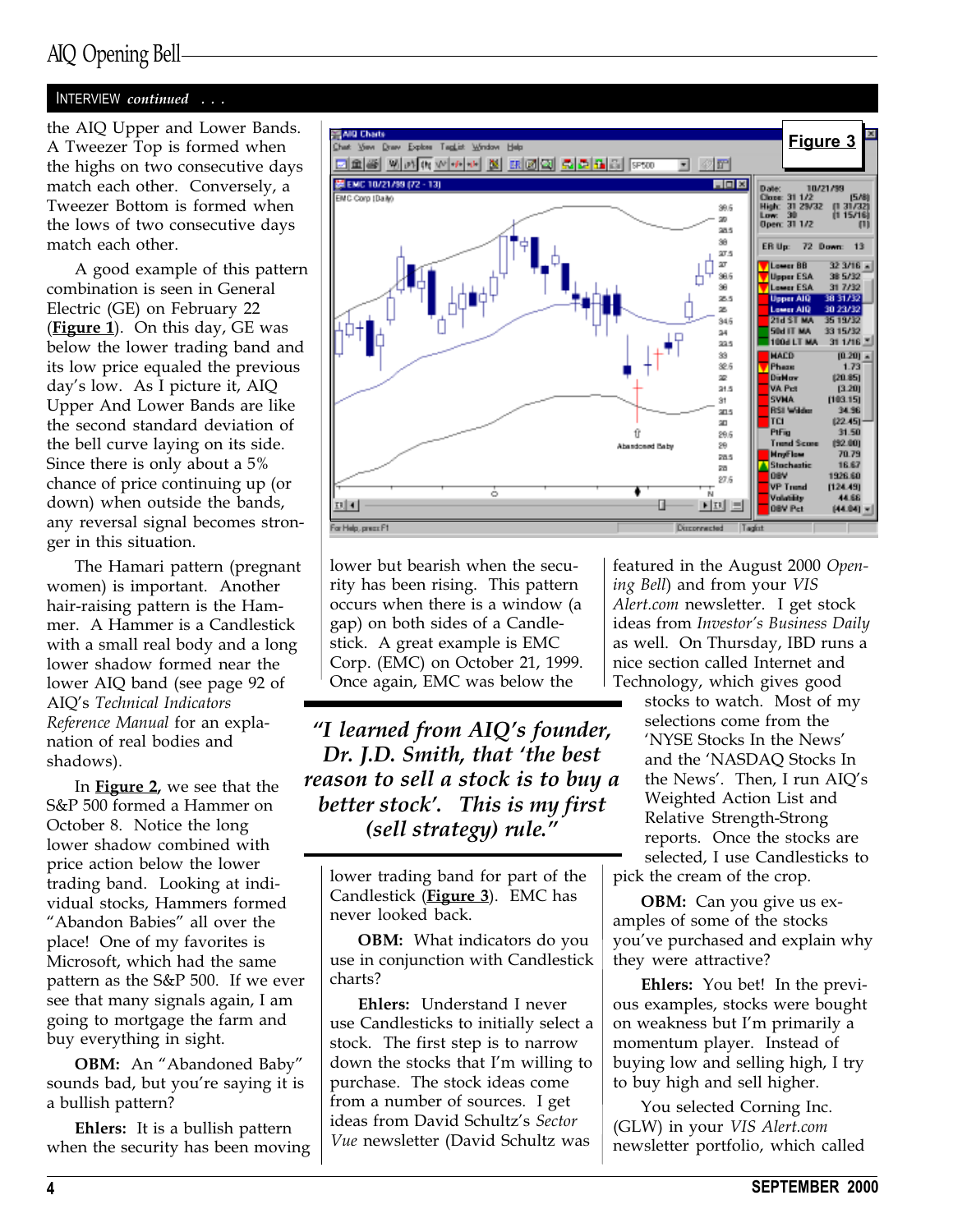#### INTERVIEW continued . . .

the stock to my attention. You liked it because of its strong Money Flow; I liked it because it formed a window (a gap) and gave a Parabolic SAR buy signal (Figure 4). Instead of buying the stock, I purchased July calls on GLW on April 25 for \$19. Then I purchased the stock at \$202 and again at \$229 on additional open windows. The call options closed today at \$84.

OBM: How has your stock picking strategy evolved over time?

Ehlers: The older I get the fewer stocks I can track. So my discipline has gone from holding 10 issues to only six. One problem I have is that it is sometimes difficult to follow all my trading rules. For a complete list of my problems, please contact my wife!

OBM: Can you explain your sell strategy?

Ehlers: I learned from  $AIO's$ founder, Dr. J.D. Smith, that "the best reason to sell a stock is to buy a better stock". This is my first rule. I don't like big losses so I'll cut losses to 8% below the purchase price. You do have to give stocks some room to move. After all, about 40% of my stock purchases pull back to the buy point. Once the stock moves up, I'll place a trailing stop, but I try not to sell if the stock is up 20% in only two or three weeks because these stocks often turn into big winners.

I will sell stocks based on market timing as well. The sell criteria that I discussed for sector funds are also often applied to stocks. Once I get a sell signal, I will look for verification to sell stocks by a Dead Man's Cross, Parabolic Sell, or other Candlestick reversal formations.

OBM: What advice would you give those new to AIQ to speed up their learning curve?



Ehlers: First, users should attend an AIQ fall seminar. Meeting other users is very beneficial. It works well to follow along with a mentor for a while to see what he (or she) does and discover how you can match or maybe improve on the techniques. Finally, join an AIQ user group if one exists in your area.

OBM: My weekly newsletter helps my own analysis because it forces me to put my thoughts on paper, somewhat serving as a market log. How has sending emails out with your analysis helped your own trading?

Ehlers: It keeps me focused and honest, or at least somewhat honest! It also helps to remind me of my disciplines. Yes, I get as much out of the memos as anyone else.

**OBM:** We've talked about your short-term trading but you also have a contrary strategy that forces you to buy into extreme weakness. Can you explain this?

Ehlers: Basically, you dollar cost average during time periods when the Dow is moving higher. At the same time, you hold some reserves in a money market fund. Once the Dow corrects 10%, then you put one-third of your reserves to work. If the Dow continues to drop another 10%, then you invest the remaining reserves. If the Dow continues to fall and corrects 30% or more, then you do whatever you can to invest. A Dow correction of 30% or more would be very rare. For a more complete explanation, visit my home page at http://members.aol.com/docehlers. You can substitute a different index than the Dow if you wish.

**OBM:** I like this strategy because it forces you to buy right when your emotions tell you to sell. Thank you for sharing your thoughts with us.  $\blacksquare$ 

#### S&P 500 Changes

#### Recent changes to the S&P 500 Index and Industry Groups:

KeySpan Energy (KSE) replaces New Century Energies (NCE).

KSE is added to the Natural Gas (NATURALG) group.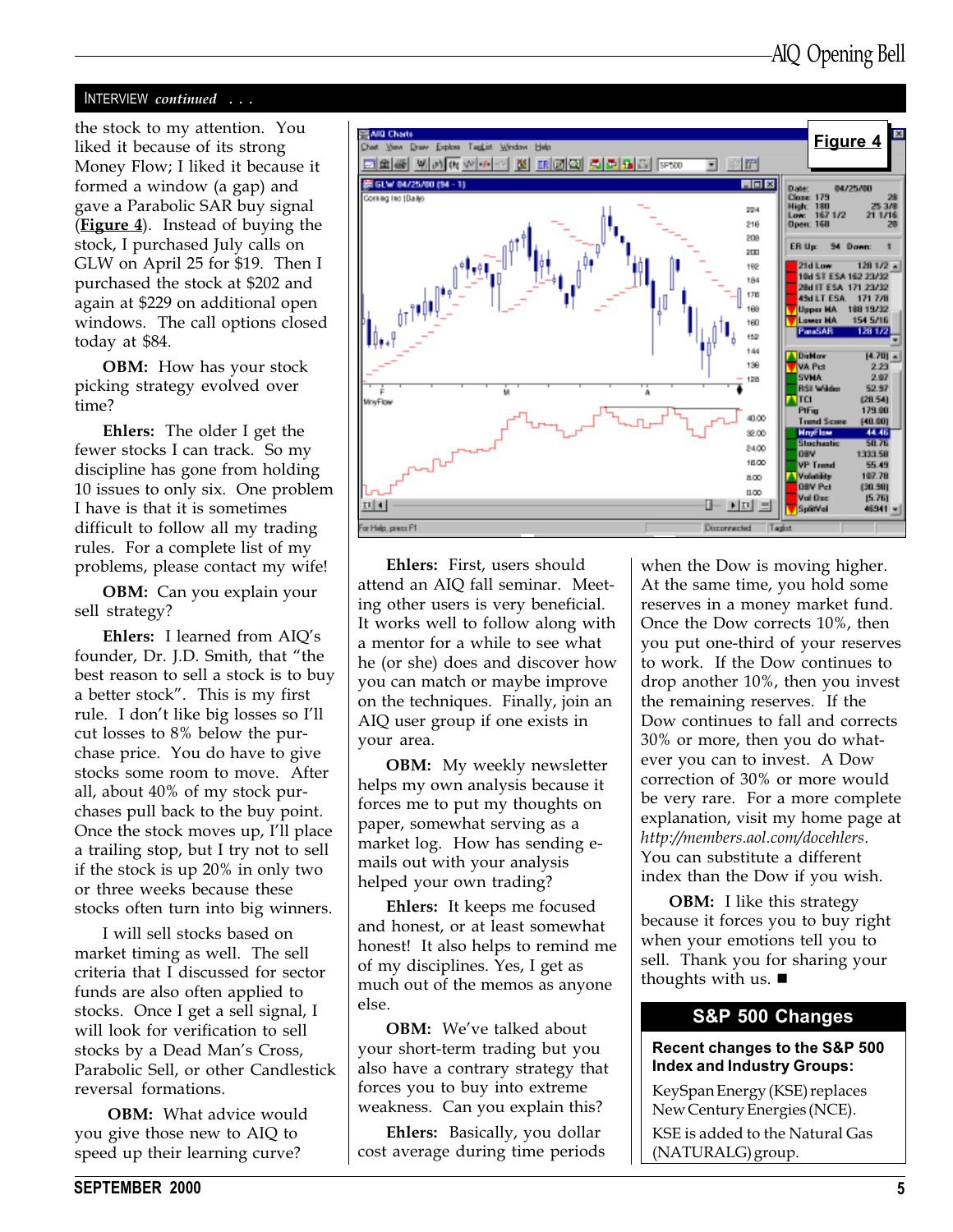## POINT AND FIGURE CHARTING- Part 1

# POINT AND FIGURE CHARTING OFFERS UNIQUE ADVANTAGES

By David Vomund

DAVID VOMUND

**M** ost people use bar charts<br>their analysis. Another<br>charting form, Point and Figure, is or Candlestick charts in their analysis. Another lesser known but offers some unique advantages over the more traditional charting methods. The Point and Figure charting technique first became popular in 1948 when A.W. Cohen published The Chartcraft Method of Point & Figure Trading. Amazingly, the methodology has hardly changed.

Unlike bar charts where the vertical coordinate is based on price and the horizontal coordinate is based on time, the Point and Figure chart is only concerned with price. Although the year and months are reported on the horizontal axis, they are shown merely to establish a frame of reference. Since time is not a factor, small fluctuations in price are often not charted. Without these disturbances, it is easier to spot critical support and resistance levels. It is also easier to visually locate chart patterns.

AIQ's Technical Indicators Reference Manual has a good explanation of the mechanics of Point and Figure charting (Chapter I). To give a short summary, Point and Figure charts are plotted with  $X$ 's and O's. Vertical columns of X's represent increasing prices while the O's represent decreasing prices. Each X or O represents a specific increment of change in price, which is called the box size.

For example, each X may represent a \$2 increase in the price



of the stock. Every time the stock increases by \$2, an X is plotted. Time is irrelevant so it doesn't matter how long it takes for the security to make the \$2 advance.

When  $X$ 's are being plotted, we know the stock is advancing. TradingExpert's pre-set default values specify that a stock must fall by three times the box size before a new column of  $O$ 's will appear to indicate a trend reversal. In our example of a \$2 box size, a stock must fall by \$6 (3 times \$2) before a new column of  $O's$  is plotted. The three box reversal is what eliminates all minor and sometimes confusing fluctuations.

Using a similar concept as Log Scale charting, AIQ's software uses different box sizes depending on the price of the stock. By default, each box for a stock between \$20 and \$100 represents a \$1 move. If the stock is between \$5 and \$20, each box represents a \$0.50 move.

The default box sizes have worked fine in the past, but I'm finding in today's volatile market that larger box sizes are more appropriate. This is especially true with Nasdaq growth stocks. I've doubled the recommended box sizes so that a stock between \$20 and \$100 has a \$2 box size and a stock between \$100 and \$500 has an \$8 box size. With the larger box sizes, the reversal areas represent more significant support and resistance levels. To change the indicator settings, see the Changing Indicator Constants section in Chapter I of the Technical Indicator's Reference Manual.

It is helpful to understand the mechanics of Point and Figure charting but it is not critical. The software will take care of the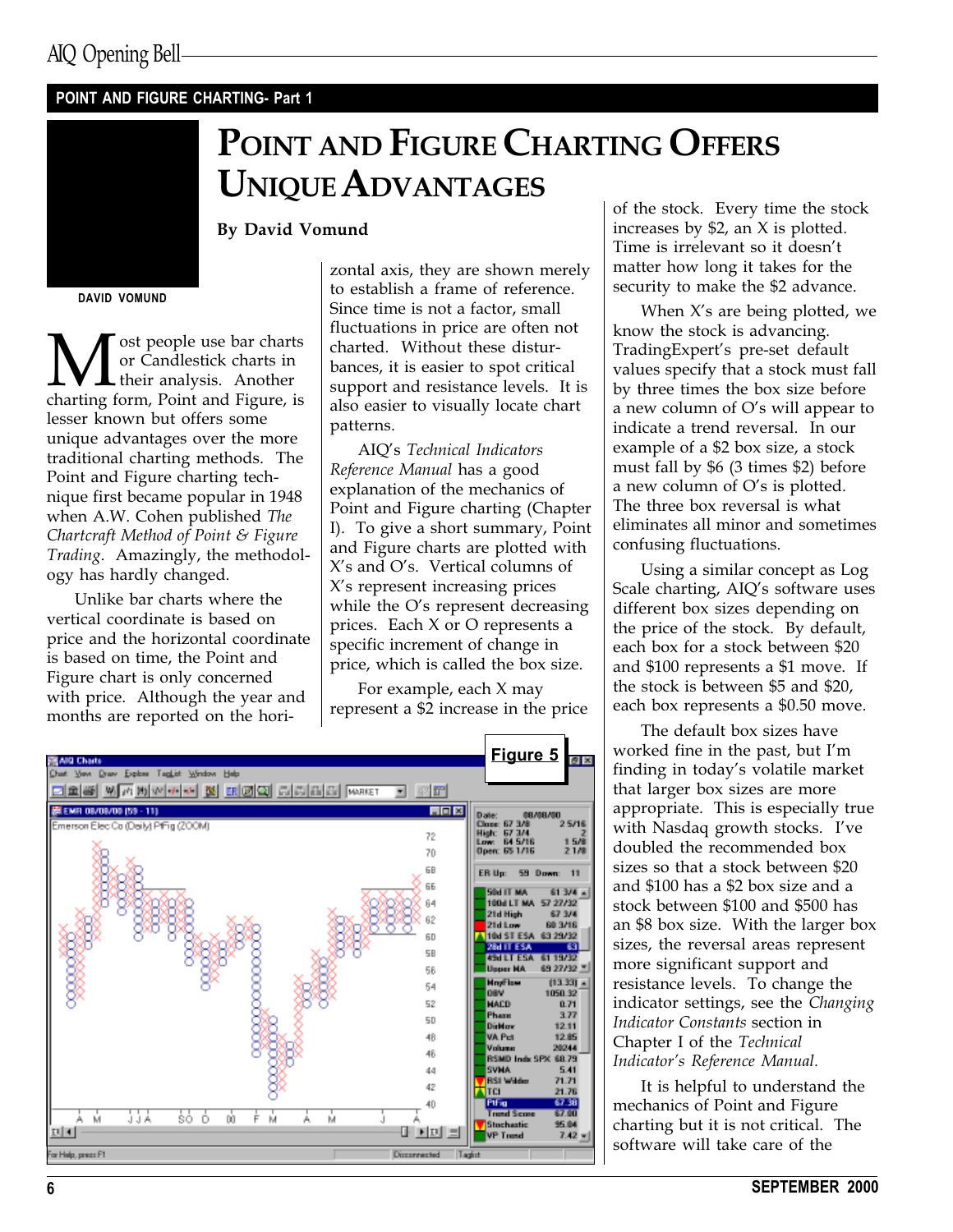#### POINT AND FIGURE CHARTING continued . . .

construction of the charts, allowing you to concentrate on their interpretation. Luckily, it is much easier to interpret the charts than it is to understand their construction.

To plot a security using the Point and Figure technique, first chart the security and click on the PtFig indicator in your Control Panel. The chart will initially appear very small so AIQ's Zoom feature must be used. Place your mouse cursor on the Point and Figure plot at the bottom of the screen and press the Z key. The plot will then fill the entire window. Pressing the Z key again restores the plot to original size.

As we noted earlier, it is easier to identify support and resistance levels for stocks using Point and Figure charting techniques. For resistance levels, look for a level where several columns of  $X$ 's end. Examining Emerson Electronics in **Figure 5**, we are able to quickly identify a resistance level at around \$65. EMR rose to this level three times over the last three months but sellers emerged each time the level was tested. We can see the same level acted as resistance in August 1999 as well.

To find support levels, look for a level where several columns of O's end. We see three columns of O's ended at about \$61, which represents a support level for the stock. We drew trendlines on the EMR chart to help you identify the support and resistance levels.

Editor's Note: TradingExpert does not have the capability to draw trendlines on a Point and Figure chart. Trendlines were inserted on the charts in this article to help highlight the chart patterns. Many people like vertical and horizontal gridlines on their charts as well. With TradingExpert, you can see horizontal gridlines on a Point and Figure chart



#### by pressing the G key when a chart is displayed.

A buy signal is registered on a Point and Figure chart when one column of  $X$ 's moves higher than the previous column of  $X$ 's. The theory behind a buy signal is that the stock is able to rise above an important resistance level (i.e., a price level where sellers have appeared when the stock previously reached this same level). A buy signal is never registered when a stock is at or near its lows. Instead, the buy signal comes when a stock "breaks out" above resistance. The stock then remains on a buy signal until a column of O's falls below a previous column of O's.

We can now spot buy and sell signals but how do we know which will be the best signals? There are patterns that can be identified which point toward the more significant buy and sell signals. The first pattern we'll explore is the Symmetrical Triangle. In this formation, there is a pattern of lower highs and higher

lows. Each column of  $X$ 's ends below the previous column of  $X's$ and each column of  $O's$  ends above the previous column of  $O's$ .

It is either a bullish or bearish pattern depending on the direction of the break. A buy signal occurs when one column of  $X$ 's rises above the previous column of  $X$ 's. A sell occurs if a column of  $O's$ falls below a previous column of O's. This pattern takes a minimum of five vertical columns in its formation.

Figure 6 shows a Symmetrical Triangle for Dollar Tree Stores (DLTR). We've drawn trendlines to highlight this pattern. The pattern started in May when the stock entered a tightening trading range. It wasn't until July that the stock broke above the pattern, giving a buy signal.

The Symmetrical Triangle occurs infrequently and pure Point and Figure enthusiasts might even disagree with our example because the trendlines were not drawn at 45 degree angles.

Point and Figure Charting continued on page 8